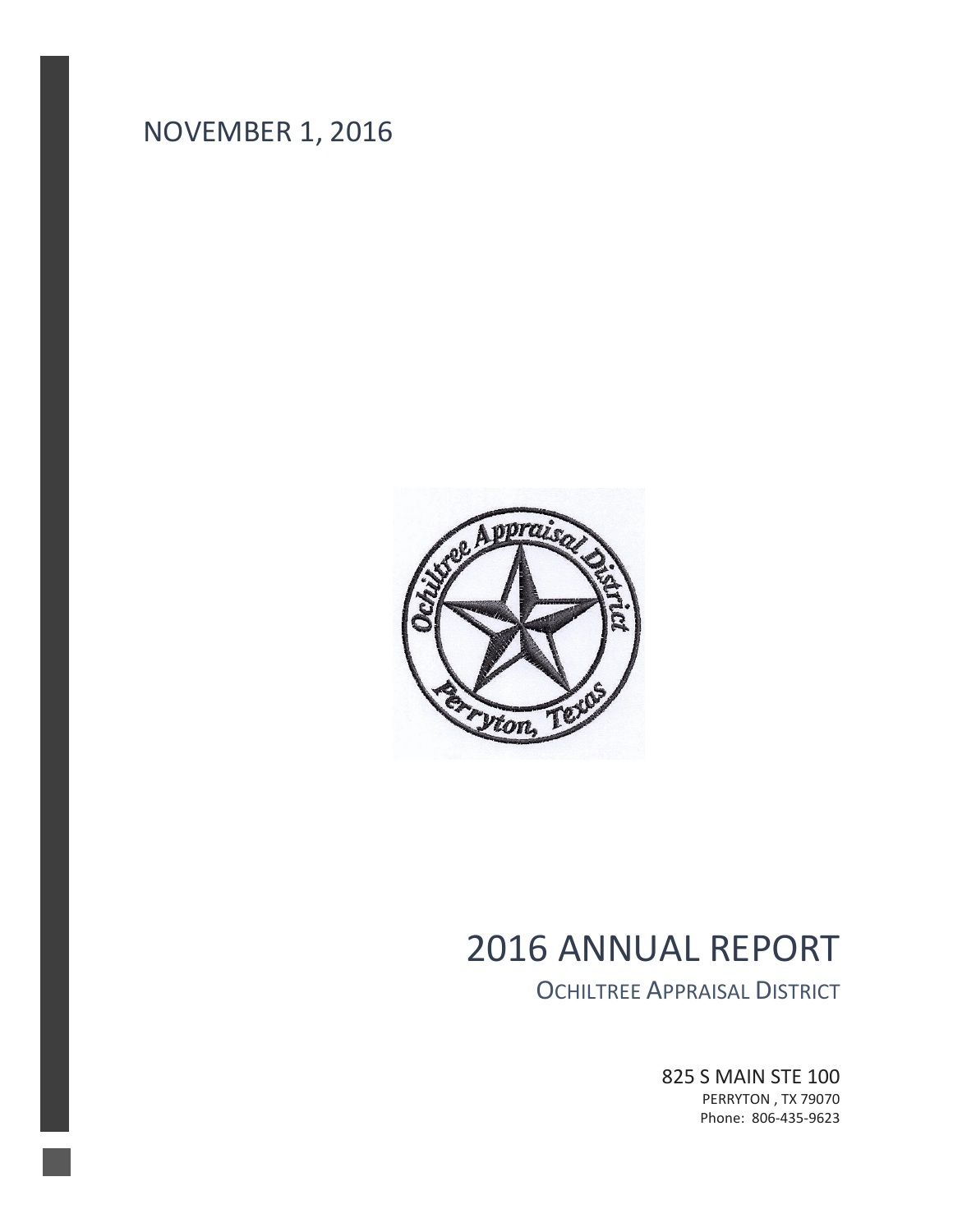| <u>UI CUMULIUS</u> |
|--------------------|
|                    |
|                    |
|                    |
|                    |
|                    |
|                    |
|                    |
|                    |
|                    |
|                    |
| 1.                 |
| 2.                 |
| 3.                 |
|                    |
|                    |
|                    |
|                    |
|                    |
|                    |
|                    |
|                    |

# **Table of Contents**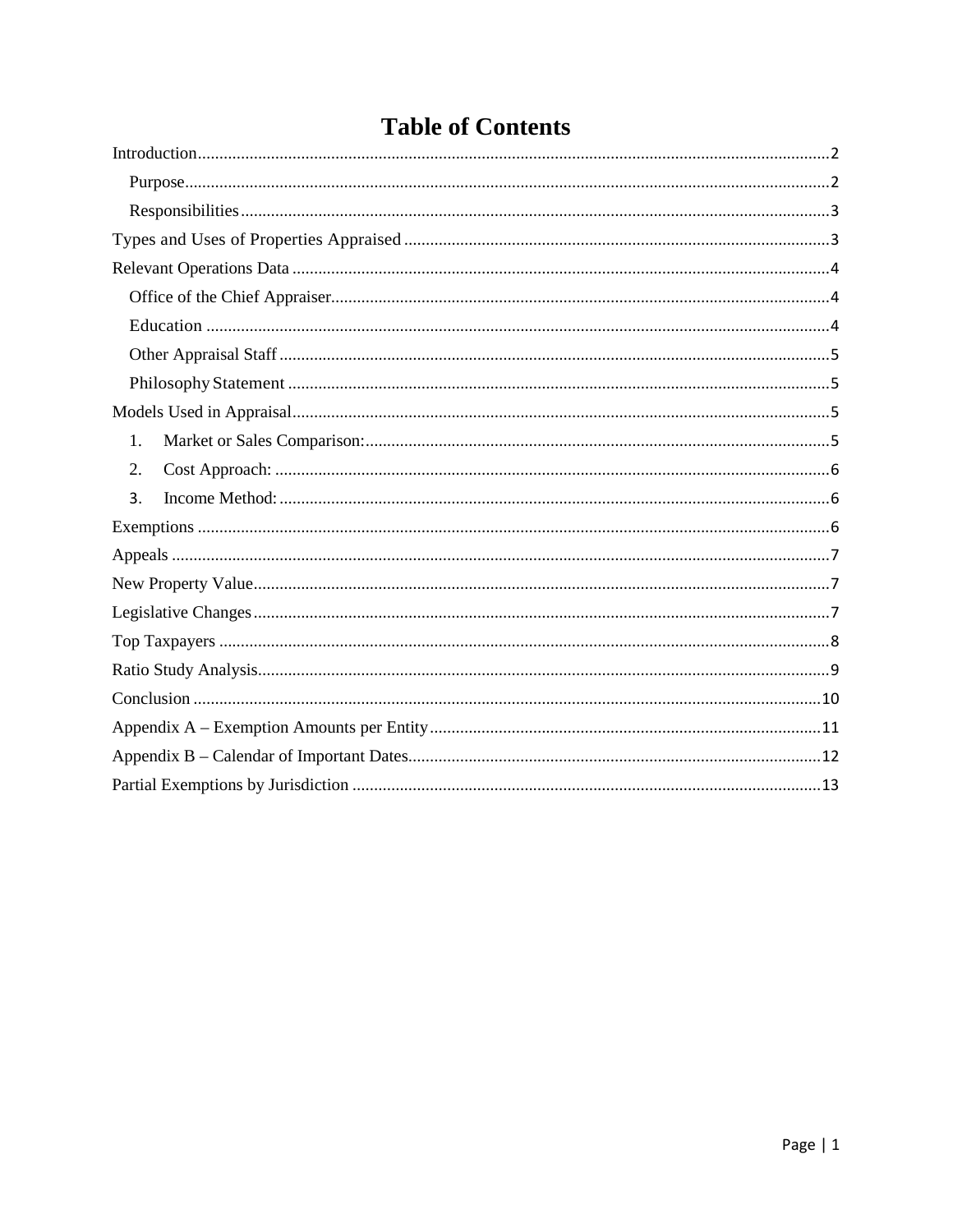# **OCHILTREE COUNTY APPRAISAL DISTRICT 2016 ANNUAL REPORT**

### **Introduction Purpose**

<span id="page-2-1"></span><span id="page-2-0"></span>The purpose of this report is to better inform property owners and taxing entities within the boundaries of the Ochiltree County Appraisal District (OCAD) regarding methods and procedures utilized in the valuation and revaluation of taxable property. Properties at OCAD are appraised using mass appraisal which is defined as the process of valuing a group of properties as of a given date, using standard methods, and employing common data, which allows for statistical testing. The intended use of the appraised values is to establish a tax base upon which a property tax will be levied. Each taxing unit within OCAD boundaries will use the appraised values for ad valorem tax purposes only.

The purpose of the appraisals performed by OCAD is to estimate market value on January 1 of each year (as defined by the Texas Property Tax Code Sec. 1.04) on all taxable property within the boundaries of OCAD, "Market Value" is defined by Sec. 1.04 as the price at which a property would transfer for cash or its equivalent under prevailing market conditions if-

- (A) Exposed for sale in the open market with a reasonable time for the seller to find a purchaser.
- (B) Both the seller and the purchaser know of all the uses and purposes to which the property is adapted and for which it is capable of being used and of the enforceable restrictions on its use; and
- (C) Both the seller and the purchaser seek to maximize their gains and neither is in a position to take advantage of the exigencies of the other.

It should be noted that market value as defined by the Texas Property Tax Code differs from the definition as established by USPAP; therefore a jurisdictional exception applies.

OCAD follows an orderly sequence of tasks in arriving at appraised value for a property. The order is broadly prescribed in the Texas Property Tax Code which lists certain dates/deadlines that appraisal districts must comply with. A summary of this calendar of important dates is shown in the appendix. As mentioned above the effective appraisal date for most taxable property in this report is January 1 with the exception of inventory which may be appraised at its market value on September 1; the appraisal herein reported was completed on July 25, 2016.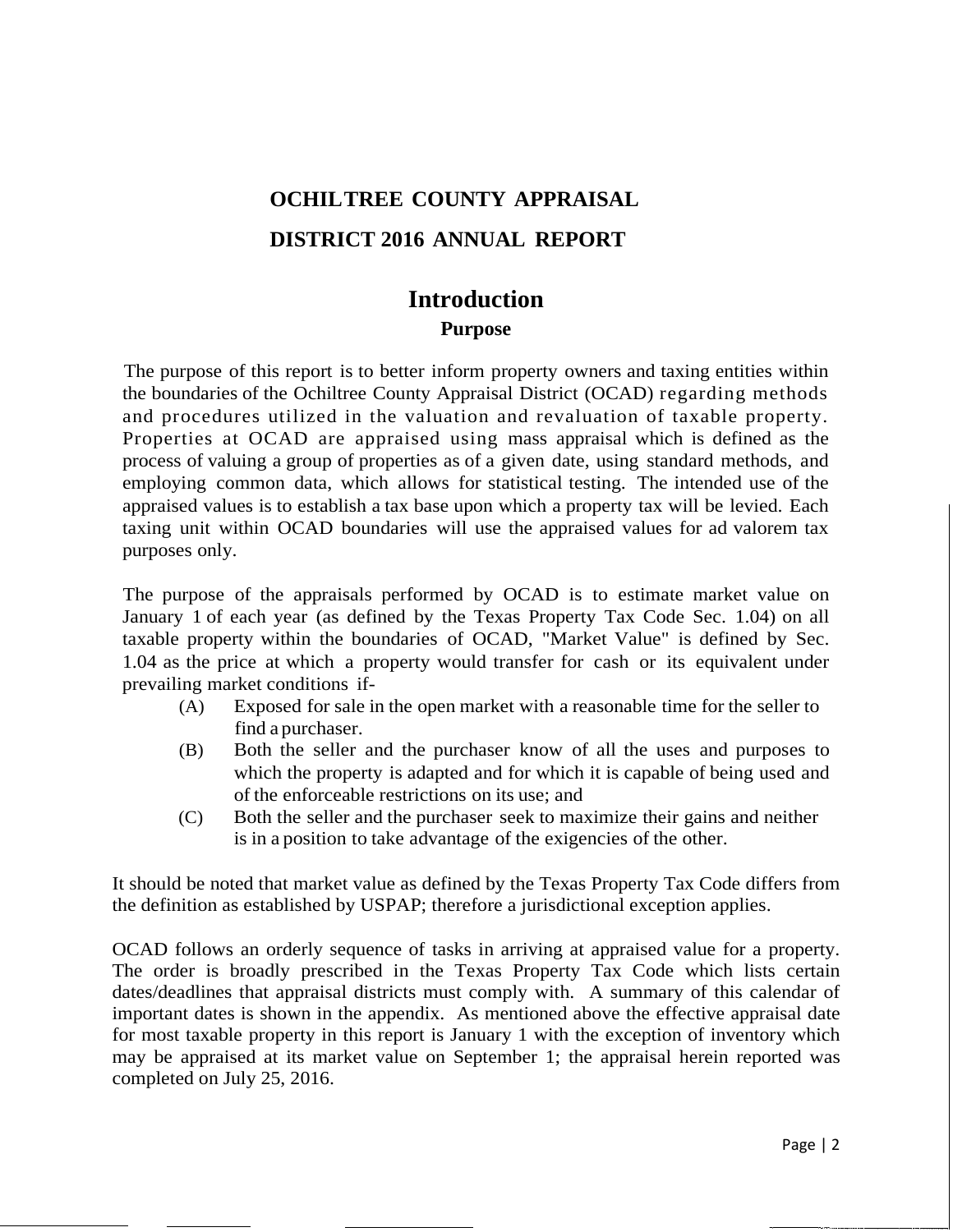### **Responsibilities**

<span id="page-3-0"></span>The appraisal district is responsible for appraising property in the district (all of Ochiltree County) for ad valorem tax purposes for each taxing unit that imposes ad valorem taxes. OCAD serves the public and nine taxing entities in Ochiltree County. Taxing entities in Ochiltree County are as follows:

- 1. Perryton ISD
- 2. Booker ISD (the portion that falls within Ochiltree County)
- 3. Spearman ISD (the portion that falls within Ochiltree County)
- 4. City of Perryton
- 5. City of Booker (the portion that falls within Ochiltree County)
- 6. Ochiltree County
- 7. Ochiltree Hospital District
- 8. North Plains Ground Water Conservation District
- <span id="page-3-1"></span>9. Frank Phillips College-Ochiltree

# **Types and Uses of Properties Appraised**

The district employs Pritchard and Abbott, Inc., an appraisal firm located in Amarillo, Texas, to appraise minerals, pipelines and compressors, and some industrial property. The firm is also engaged to provide the District with software used by the District to appraise and maintain property values. All other properties are appraised by local staff at the Ochiltree Appraisal District.

The Appraisal District certified a total of 35,185 parcels with a total market value of \$1,575,482,789 (adjusted for productivity value) for 2016. The following chart breaks this total down into specific categories (the categories on the left are state-mandated designations for the various types of properties in this district):

| A              | REAL: RESIDENTIAL SINGLE FAMILY          | 2,827  | 249,719,683   |
|----------------|------------------------------------------|--------|---------------|
| B              | REAL:RESIDENTIAL, MULTI-FAMILY           | 62     | 7,405,774     |
| C              | <b>REAL: VACANTS/LOTS TRACTS</b>         | 418    | 4,616,330     |
| D <sub>1</sub> | REAL: QUALIFIED AG LAND                  | 2,475  | 84,126,775    |
| D <sub>2</sub> | REAL: NON-QUALIFIED AG LAND              | 172    | 5,014,560     |
| E              | <b>REAL: FARM AND RANCH IMPROVEMENTS</b> | 832    | 56,215,098    |
| F <sub>1</sub> | <b>REAL: COMMERCIAL</b>                  | 949    | 73,899,875    |
| F <sub>2</sub> | <b>REAL: INDUSTRIAL</b>                  | 42     | 261,945,256   |
| G1             | REAL: MINERAL & GAS                      | 20,095 | 475,727,620   |
| J              | REAL AND TTANGIBLE PERSONAL: UTILITIE    | 836    | 161,958,190   |
| L1             | PERSONAL COMMERCIAL & INDUSTRIAL         | 619    | 70,714,937    |
| L <sub>2</sub> | PERSONAL: INDUSTRIAL- MANUFACTURING      | 1,918  | 98,356,407    |
| M1             | MOBILE HOMES                             | 604    | 5,510,753     |
| S              | <b>SPECIAL INVENTORY</b>                 | 11     | 1,658,775     |
| X              | <b>EXEMPT PROPERTY</b>                   | 3,325  | 18,612,756    |
|                | <b>TOTALS</b>                            | 35,185 | 1,575,482,789 |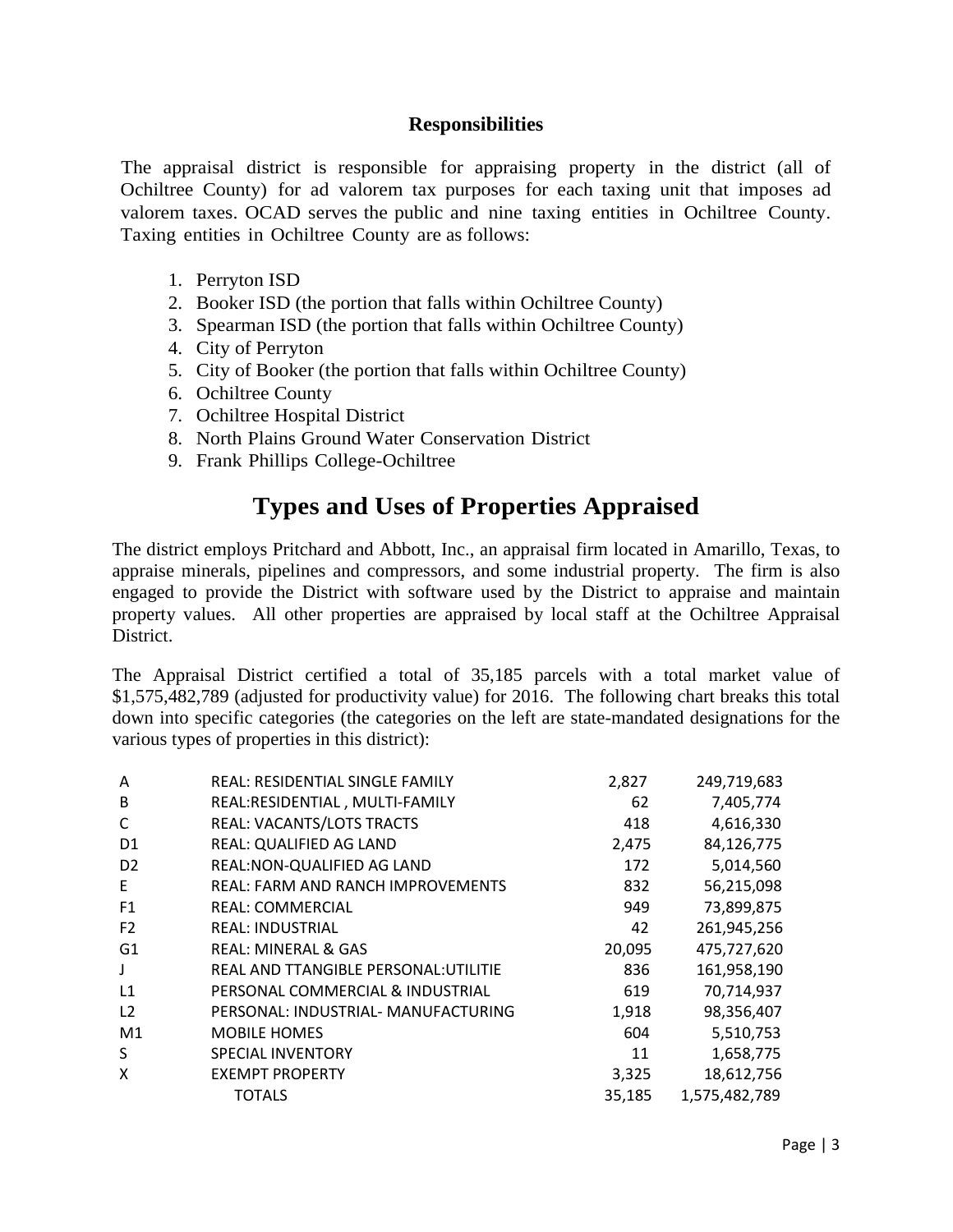Properties in the District are shown by use and percentage of total value below:

- Single Family Residences, 15.85 % of total value
- Multifamily Residences, .47% of total value
- Vacant Lots and Tracts, .29% of total value
- Farm land, qualified & unqualified and improvements, 9.23% of total value
- Commercial and Industrial properties, 21.32% of total value
- Mineral Property, 30.20% of total value
- Business Personal Property, 10.73% of total value
- Business Personal Property, Utilities, 10.28%
- Mobile Homes, .35% of total value
- Special Inventory, .10% of total value
- Exempt Property, 1.18% of total value

# **Relevant Operations Data**

<span id="page-4-0"></span>The Ochiltree County Appraisal District was created by the Texas Legislature. The OCAD appraises property for nine entities in Ochiltree County, Texas. OCAD is a political subdivision of the State of Texas. The appraisal district is governed by a seven-member board of directors, all seven of which are appointed by the voting entities in the county. The board appoints the chief appraiser who serves at the pleasure of the board. The board also approves the budget and sets policy.

### **Office of the Chief Appraiser**

<span id="page-4-1"></span>The Chief Appraiser is the chief administrator of the appraisal district. The Chief Appraiser is appointed by the Board of Directors and answers directly to that body. The Chief appraiser employs and directs the District's staff, and oversees all aspects of the operations for the District, including, but not limited to:

- Appraisal of property which includes discovery, listing, review and valuation of all taxable property within the District, using standard approaches for estimating market value.
- Administration of exemptions, which includes approving or denying applications for total or partial exemption pursuant to Chapter 11 of the Texas Property Tax Code.
- Administration of special valuation including approving or denying applications for productivity valuation or other special valuations in accordance with Chapter 23 of the Texas Property Cody.

Other duties including maintenance of all property records as required by the Texas Property Code; Sending and receiving rendition forms concerning property; preparing and sending required notices, postings and publications; any other duties necessary for the efficient appraisal of property for tax purposes in the District.

### **Education**

<span id="page-4-2"></span>All appraisers are required to be registered with the Texas Department of License and Registration (TDLR). The TDLR registration requires that each appraiser must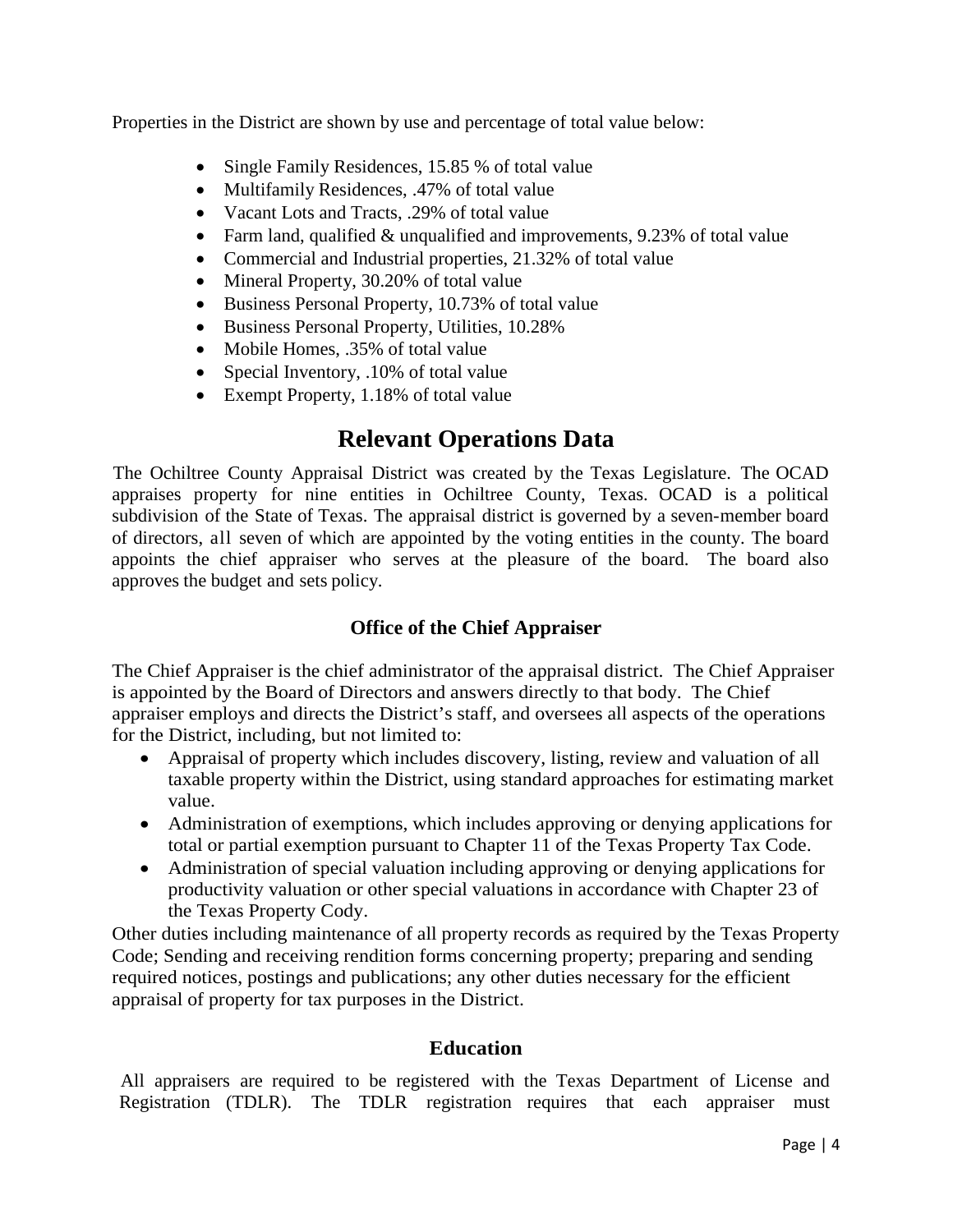successfully complete a five- year educational program and pass a required number of course hours within a specified time. Additionally, all appraisers must pass review exams at levels three and four of the certification program. After successfully completing the required curriculum and passing the state tests, an appraiser is awarded the designation of Registered Professional Appraiser (RPA). There is also a requirement of at least thirty hours of continuing education units every two years in order to re-certify the RPA designation. OCAD currently has two RPA's on staff. The OCAD appraisal staff stays abreast of current trends affecting property through review of published materials, attendance at conferences, course work, and continuing education.

### **Other Appraisal Staff**

<span id="page-5-0"></span>During the period covered by this report, the District had two Registered Professional Appraisers, one Registered Tax Assessor/Collector, two appraisers that were working toward an RPA designation, and one support person. The District appraises and collects taxes for the entities in this County. During the yearly cycle, the staff is either engaged in activities of appraisal or, depending on the time of year, may be collecting taxes and disbursing to the entities.

#### **Philosophy Statement**

<span id="page-5-1"></span>The Ochiltree County Appraisal District believes that the most important asset of the District is its people. Every employee is important and deserves to be treated fairly with consideration and respect. OCAD believes in providing good working conditions, a safe, clean, and friendly work place to help each employee do his or her job effectively. We also believe that every employee has an obligation to develop his or her talents to the fullest.

The Ochiltree County Appraisal District exists for the purpose of providing services to the property owners and taxing units within our jurisdiction. It is important that we recognize our responsibility to provide quality services on a cost effective basis. Every property owner should be approached in a respectful, positive and friendly manner. Property owners should be assisted in a timely and courteous fashion. OCAD employees have an obligation as public servants to promote goodwill toward all property owners, not only in manner but by example.

## **Models Used in Appraisal**

<span id="page-5-2"></span>In arriving at appraised value, appraisers at OCAD use models that are indicated based on the type of property being appraised. The models used in the appraisal covered by this report include three basic models, briefly described here:

#### <span id="page-5-3"></span>1. **Market or Sales Comparison:**

This approach "considers the marketplace directly and uses the market to estimate value by comparing the subject property to similar properties that have recently sold." *(Property Assessment Valuation – IAAO)* Appraised values are directly correlated to the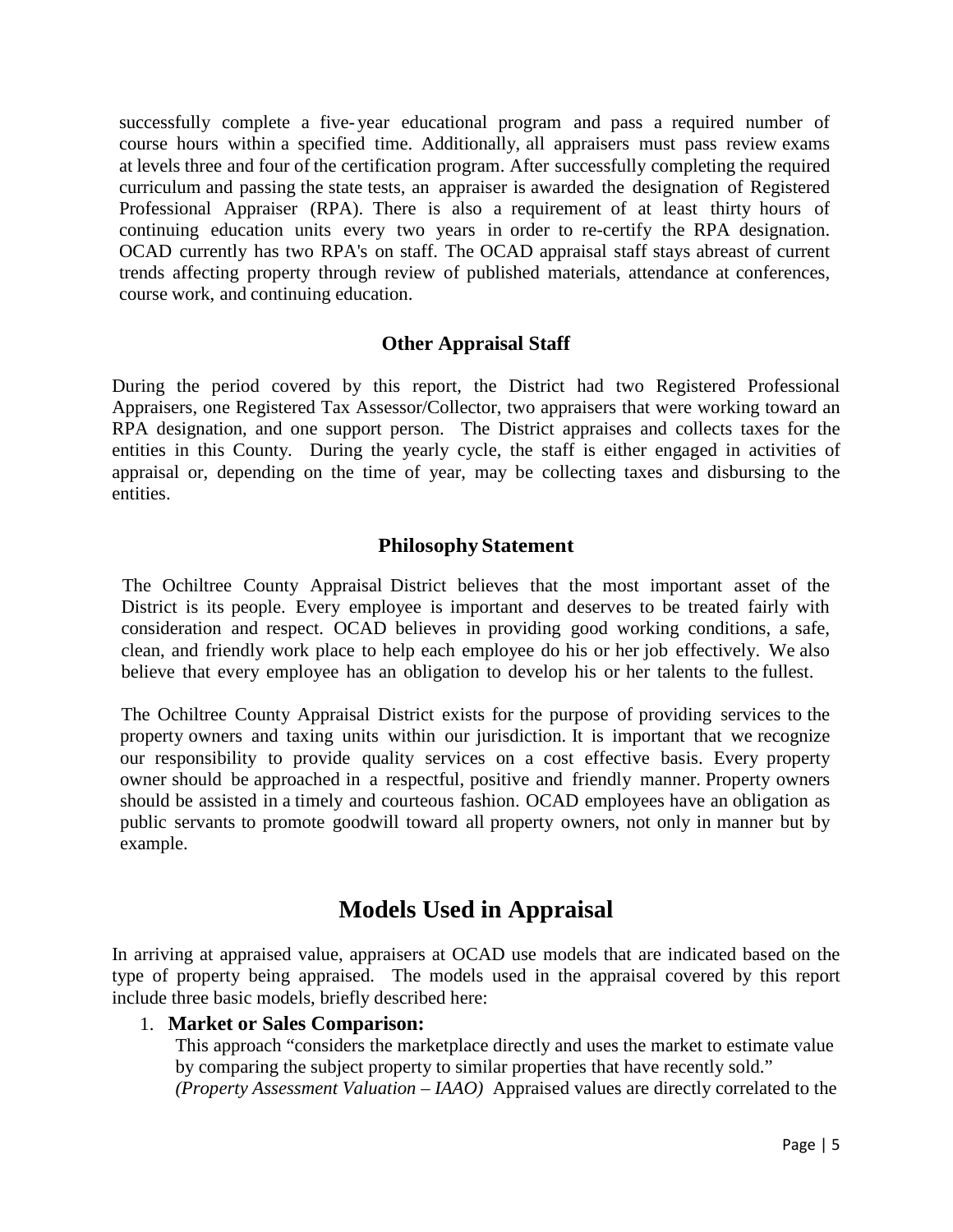prevailing market trends in the area. This method is the most widely used by OCAD in arriving at the appraisals covered by this report.

### <span id="page-6-0"></span>2. **Cost Approach:**

This model is used by OCAD when reliable market value is not available or when a property's most accurate appraisal would be obtained by using this method such as for unique properties. In the cost approach, value is determined by land value plus the depreciated cost of improvements.

### <span id="page-6-1"></span>3. **Income Method:**

The income method is used by OCAD to appraise income-producing properties. This method converts all expected future net benefits into a present value figure.

# **Exemptions**

<span id="page-6-2"></span>OCAD determines eligibility for and administration of various types of property tax exemptions, such as those for residential homestead exemptions, exemptions for age 65 or over, disabled individuals, disabled veterans, charitable or religious organizations, and government-owned properties. Other, not so obvious exemptions overseen by OCAD are pollution control (to ensure that capital expenses required to comply with environmental mandates do not result in an increase in a facility's property taxes), the minimum value for business personal property, leased personal vehicles, and vehicles used for both personal and use and to produce income. The table below shows the number of exemptions and the value lost from exemptions for each taxing entity. See Appendix A for the amounts granted by each entity per eligible property.

|                                      | <b>Number</b> | <b>Value Lost</b> |
|--------------------------------------|---------------|-------------------|
|                                      | of Exemptions | from Exemptions   |
|                                      |               |                   |
| <b>Ochiltree County</b>              | 6,104         | 70,214,448        |
|                                      |               |                   |
| City of Perryton                     | 710           | 18,811,247        |
| City of Booker (in Ochiltree County) | 3             | 14,802            |
|                                      |               |                   |
| Perryton ISD                         | 5,398         | 75,399,604        |
| Spearman ISD (in Ochiltree County)   | 755           | 598,030           |
| Booker ISD (in Ochiltree County)     | 496           | 486,121           |
|                                      |               |                   |
| Frank Phillips College (Ochiltree)   | 6,104         | 70,214,448        |
|                                      |               |                   |
| North Plains Water Cons Dist         | 6,101         | 93,086,582        |
|                                      |               |                   |
| <b>Ochiltree Hospital District</b>   | 6,104         | 70,214,448        |

### **Exemptions/Loss of Exemptions by Taxing Unit**

In addition, OCAD maintains records on abatements, tax deferrals, caps on homesteads as described in the "single family residence" section of this report. In 2016, OCAD maintained records for one abatement for two entities.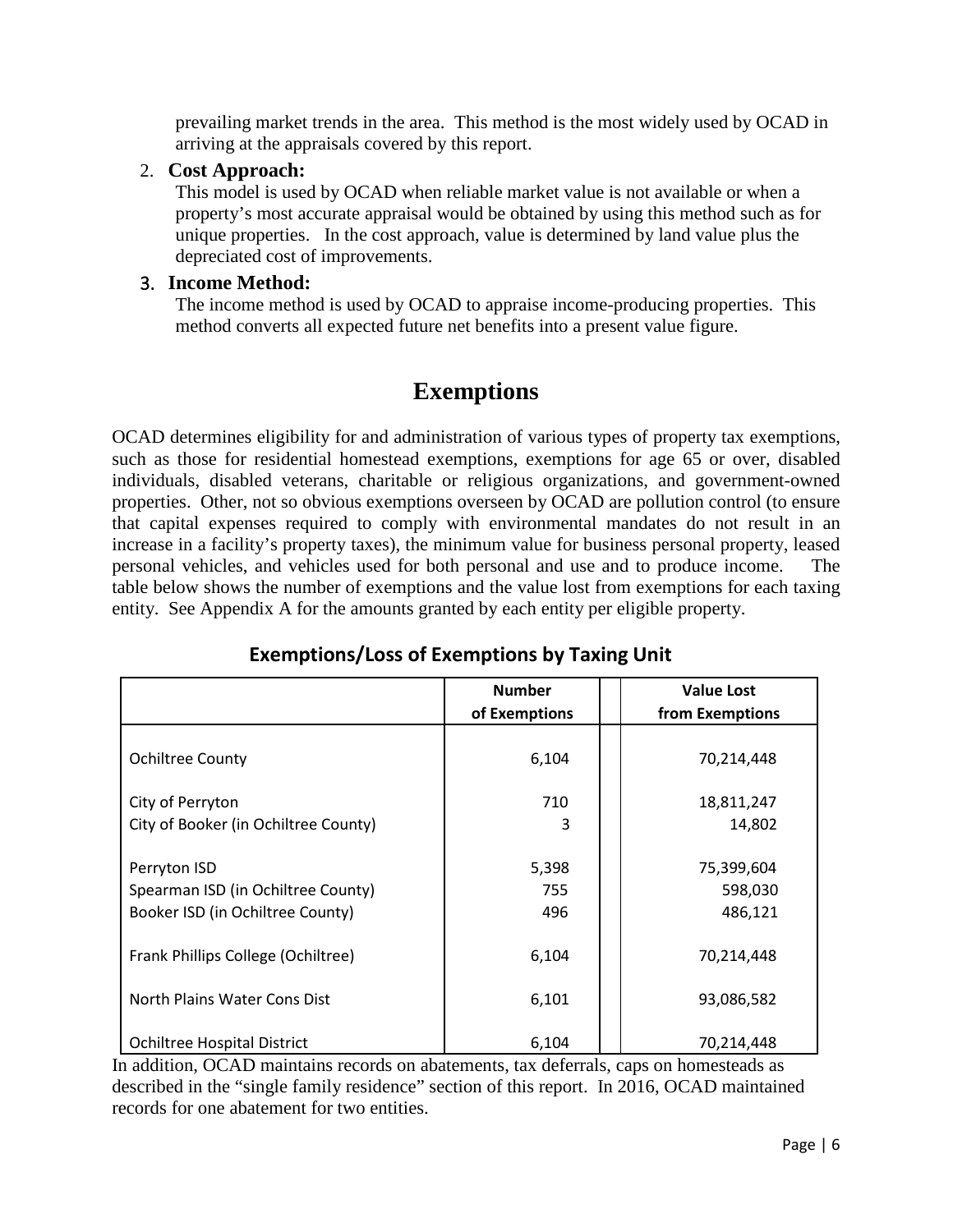### **Appeals**

<span id="page-7-0"></span>Notices of appraised value are mailed to property owners each year by May 1 or as soon as practicable after that date (as allowed by the Texas Property Tax Code). The notice includes a proposed value for the property, a list of the taxing units that will tax that property, estimated taxes that will be due for that year, plus information on how to protest the value. A taxpayer who disagrees with the information may file a protest in writing and be scheduled to speak at an Appraisal Review Board hearing regarding the matter. Residential properties that have homestead exemptions may opt to file a protest electronically. Prior to the ARB hearing, the taxpayer may speak to an OCAD appraiser for an informal meeting to resolve concerns regarding property values, taxation in the wrong taxing jurisdiction, denial of an exemption, or any other similar issue. If the appraiser determines that the property owner has a valid concern based upon the evidence provided, the issue may be resolved at that time with the appraiser documenting the evidence explaining the reason for their judgment and the property owner signing an "Agreement of Value." If the issue cannot be resolved by the appraisers, the taxpayer is given the opportunity to continue through the protest process and present their case to the Appraisal Review Board. If dissatisfied with the final order rendered by the ARB, the property owner may file an appeal in state district court or under specified conditions, agree to binding arbitration.

For the 2016 tax year, out of a total of 35,185 accounts, 27,987 were noticed which is 80% of total accounts. Of those, 9% protested which is a total of 2572. The appraisal review board heard 67 by affidavit, none in person; the remainder were settled in informal sessions with the OCAD appraisers, or did not show up to the hearing.

### **New Property Value**

<span id="page-7-1"></span>New Property value includes not only construction of new structures but also additions to existing structures. Only the value of the new improvement is considered new value, not the increase in value of any existing structure. For business personal property, new value includes only the personal property located within a new structure or improvement, not new inventory in an existing building. Also, new property value includes value in the current year that was previously exempt under an abatement agreement. Newly constructed buildings, additions to improvements, new personal property within those buildings/additions and property that was previously exempt under an abatement agreement added a total of \$8.34 million taxable value to the 2016 tax rolls.

## **Legislative Changes**

<span id="page-7-2"></span>The Texas State Legislature meets every two years, the 84<sup>th</sup> session having met in 2015. The Legislature will meet again in 2017 and at that time will no doubt enact new laws that will affect the operations of all appraisal districts including OCAD. The Chief Appraiser and the staff at OCAD closely follow each session, implementing any bills that are signed into law by the Governor. The Texas Department of Licensing and Regulation requires appraisal staff to receive two hours of training after each of the sessions of the Legislature. These sessions cover new laws that affect the appraisal process. The Comptroller of Public Accounts publishes highlights of any recent legislation concerning property tax which is displayed on the Comptroller's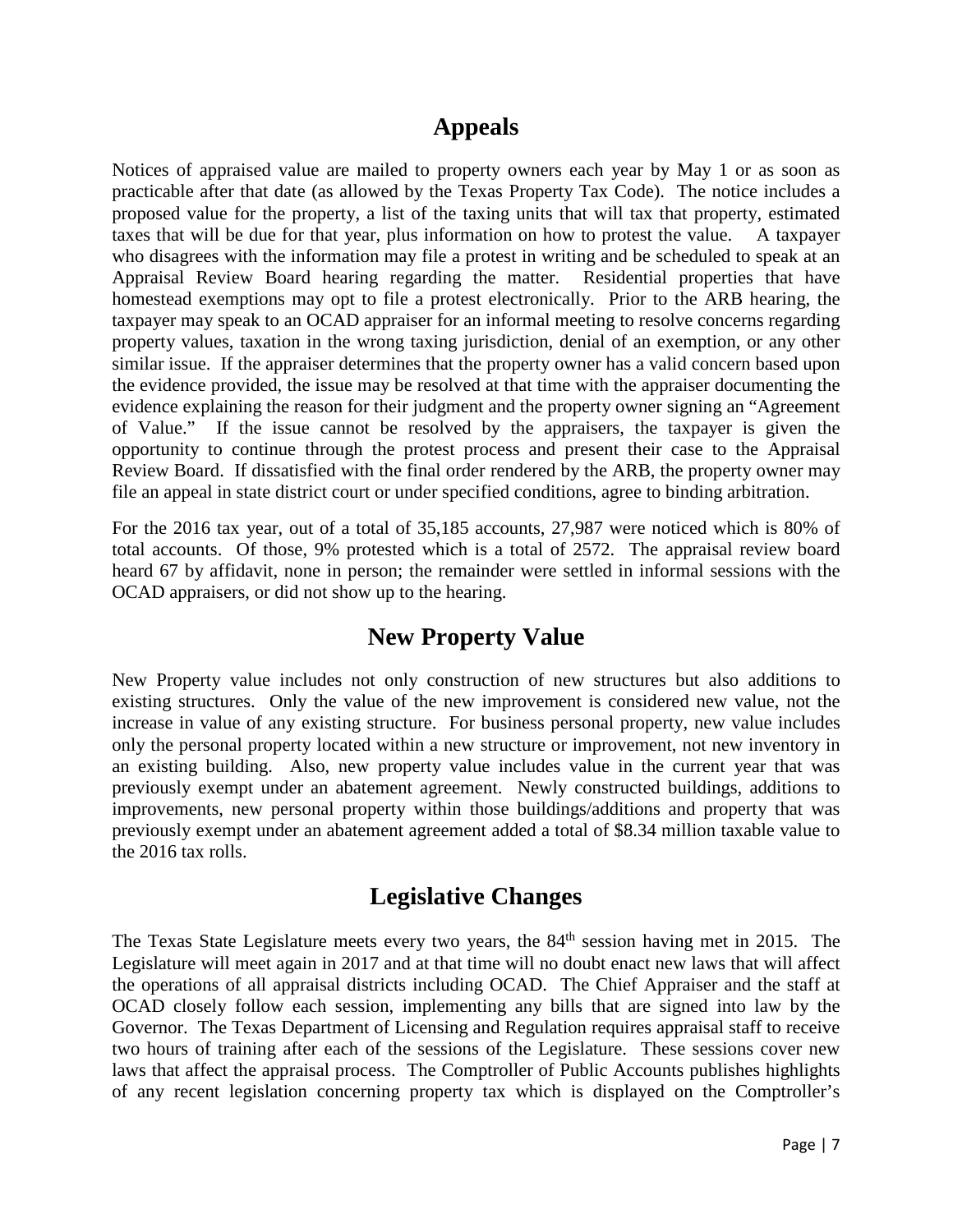website and is a public document. Since the Legislature did not meet in 2016, OCAD was not required to make big adjustments to comply this year; however, the 2015 session resulted is several rather major changes which are itemized in OCAD's 2015 Annual Report.

## **Top Taxpayers**

<span id="page-8-0"></span>Ochiltree County net taxable property values total \$1,317,303,535 for 2016. The taxable and appraised values for the top 20 taxpayers in the County are listed below.

|                                           | <b>Market Value</b> |             | <b>Taxable Value</b> |             |
|-------------------------------------------|---------------------|-------------|----------------------|-------------|
|                                           |                     |             |                      |             |
| Mewbourne Oil Company                     | \$                  | 75,723,950  | \$                   | 75,723,950  |
| Palo Duro Wind Energy LLC                 | \$                  | 210,217,860 | \$                   | 73,576,250  |
| Courson Oil & Gas Inc                     | \$                  | 51,039,390  | \$                   | 51,039,390  |
| <b>Chaparral Energy LLC</b>               | \$                  | 46,358,900  | \$                   | 46,145,900  |
| <b>PVR Midstream LLC</b>                  | \$                  | 41,530,940  | \$                   | 41,530,940  |
| Apache Corporation                        | \$                  | 29,127,110  | \$                   | 29,127,110  |
| Chaparral USA Energy Inc                  | \$                  | 26,438,370  | \$                   | 26,438,370  |
| <b>Texas Farm LLC</b>                     | \$                  | 23,943,279  | \$                   | 20,721,400  |
| <b>FourPoint Energy Texas LLC</b>         | \$                  | 20,721,400  | \$                   | 20,721,400  |
| DCP Midstream LP                          | \$                  | 20,144,280  | \$                   | 20,144,280  |
| Eagle Rock Energy Partners LP             | \$                  | 19,777,270  | \$                   | 19,777,270  |
| <b>Texas American Resources LLC</b>       | \$                  | 17,196,630  | \$                   | 17,196,630  |
| Cimarron River Pipeline LLC               | \$                  | 16,806,120  | \$                   | 16,806,120  |
| <b>B P America Production Co</b>          | \$                  | 16,613,630  | \$                   | 16,613,630  |
| <b>EOG Resources Inc</b>                  | \$                  | 13,949,070  | \$                   | 13,949,070  |
| Mid America Pipeline Co                   | \$                  | 13,774,950  | \$                   | 13,774,950  |
| Southwestern Public Service               | \$                  | 13,407,540  | \$                   | 13,407,540  |
| <b>Regency Field Services</b>             | \$                  | 13,112,700  | \$                   | 13,112,700  |
| <b>Gorman &amp; Phillips Construction</b> | \$                  | 10,569,910  | \$                   | 10,569,910  |
| DCP Tolar Pipeline Co LLC                 | \$                  | 10,187,820  | \$                   | 10,187,820  |
| Total of Top 20 Taxpayers                 | \$                  | 690,641,119 | \$                   | 550,564,630 |
| % of County Appraised Value Taxable       |                     | 79.72%      |                      |             |

**2016 Top Taxpayers - Ochiltree County**

Reptd on 10/12/2016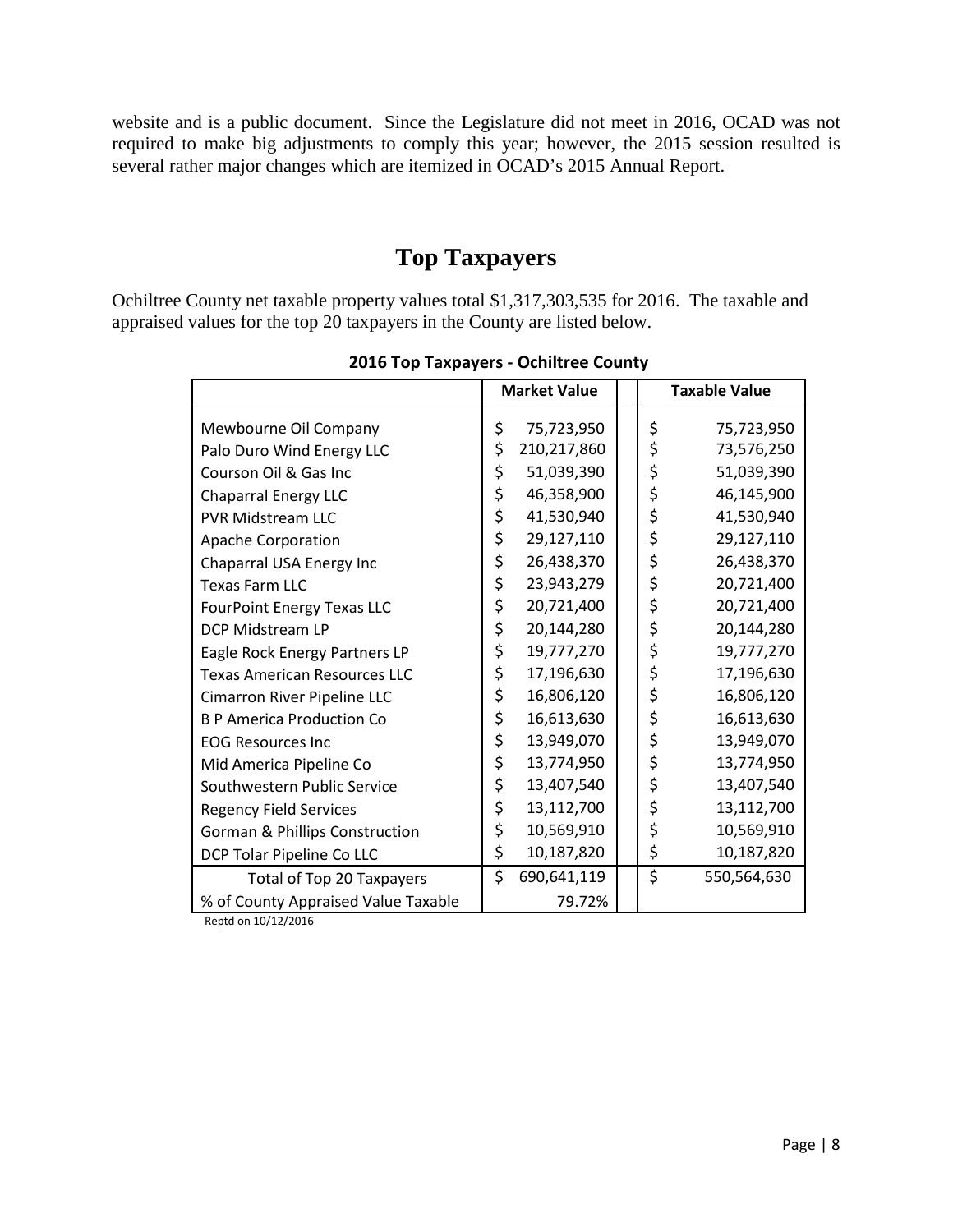# **Ratio Study Analysis**

<span id="page-9-0"></span>The Property Tax Assistance Division (PTAD) of the Texas Comptroller's Office conducts a Property Value Study every two years to determine the market value of all taxable property within each school district. The ratio study measures how close to market value each appraisal district appraises property; therefore, appraisal districts strive to appraise values as close to 100% of market value as possible. The most recent ratio study analysis for this county is included in the 2014 Property Value Study on the Texas Comptroller of Public Accounts' website and is shown below. As soon as the 2015 Value Study is available, these figures will be updated.

|                             | <b>Local Tax Roll</b> | <b>2014 WTD</b>   | 2014 PTAD Value | 2014 Value       |
|-----------------------------|-----------------------|-------------------|-----------------|------------------|
| <b>Category</b>             | Value                 | <b>Mean Ratio</b> | <b>Estimate</b> | <b>Assigned</b>  |
| A. Single-Family            | 222,357,095           | .8073             | 275,433,042     | 222,357,095      |
| <b>Residences</b>           |                       |                   |                 |                  |
| <b>B. Multi-Family</b>      | 7,238,720             | N/A               | 7,238,720       | 7,238,720        |
| <b>Residences</b>           |                       |                   |                 |                  |
| <b>C1. Vacant Lots</b>      | 4,413,340             | N/A               | 4,413,340       | 4,413,340        |
| <b>C2. Colonia Lots</b>     | $\overline{0}$        | N/A               | $\Omega$        | $\Omega$         |
| D1. Rural                   | 98,984,516            | 1.0936            | 90,515,319      | 98,984,516       |
| Real(Taxable)               |                       |                   |                 |                  |
| D2. Real Prop Farm &        | $\overline{0}$        | N/A               | $\mathbf 0$     | $\overline{0}$   |
| Ranch                       |                       |                   |                 |                  |
| E. Real Prop NonQual        | 52,239,801            | N/A               | 52,239,801      | 52,239,801       |
| <b>Acres</b>                |                       |                   |                 |                  |
| <b>F1. Commercial Real</b>  | 71,372,576            | N/A               | 71,372,576      | 71,372,576       |
| <b>F2. Industrial Real</b>  | 29,696,156            | N/A               | 29,696,156      | 29,696,156       |
| G. Oil, Gas, Minerals       | 931,403,448           | 1.0318            | 902,697,662     | 931,403,448      |
| J. Utilities                | 120,239,911           | N/A               | 120,239,911     | 120,239,911      |
| <b>L1. Commercial</b>       | 3,017,718             | N/A               | 3,017,718       | 3,017,718        |
| <b>Personal</b>             |                       |                   |                 |                  |
| <b>L2. Industrial</b>       | 219,767,230           | N/A               | 219,767,230     | 219,767,230      |
| <b>Personal</b>             |                       |                   |                 |                  |
| <b>M. Other Personal</b>    | 4,843,304             | N/A               | 4,843,304       | 4,843,304        |
| N. Intangible               | ი                     | N/A               | O               | 0                |
| <b>Personal Prop</b>        |                       |                   |                 |                  |
| <b>O.</b> Residential       | $\overline{0}$        | N/A               | $\overline{0}$  | $\overline{0}$   |
| <b>Inventory</b>            |                       |                   |                 |                  |
| <b>S. Special Inventory</b> | $\overline{0}$        | N/A               | $\Omega$        | $\Omega$         |
| <b>Subtotal</b>             | 1,765,573,815         |                   | 1,781,474,779   | 1,765,573,815    |
| <b>Less Total</b>           | 56,929,250            |                   | 71,849,182      | 56,929,250       |
| <b>Deductions</b>           |                       |                   |                 |                  |
| <b>Total Taxable Value</b>  | 1,708,644,565         |                   | 1,709,625,597   | 1,708,644,565 T2 |

The taxable values shown here will not match the values reported by your appraisal district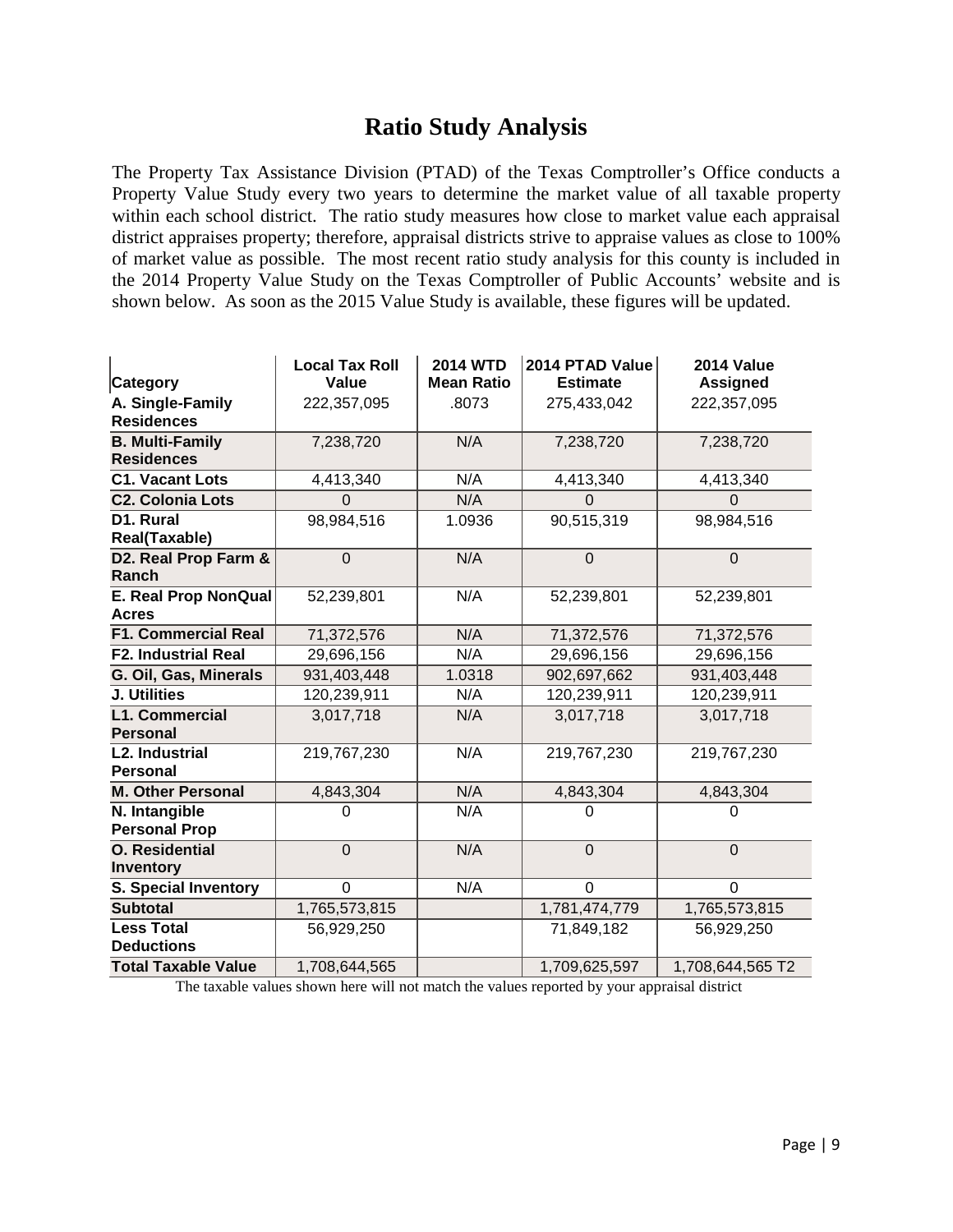## **Conclusion**

<span id="page-10-0"></span>At OCAD, we are very interested in helping you, the taxpayer, understand the process that we go through in appraising your property. We realize that in this summary report we did not cover all the questions or issues you may have. Additional questions are welcomed and may be addressed to our office.

> Burton Jones, Chief Appraiser, RPA Ochiltree Appraisal District 825 S Main Ste 100 Perryton, TX 79070 Phone: 806-435-9623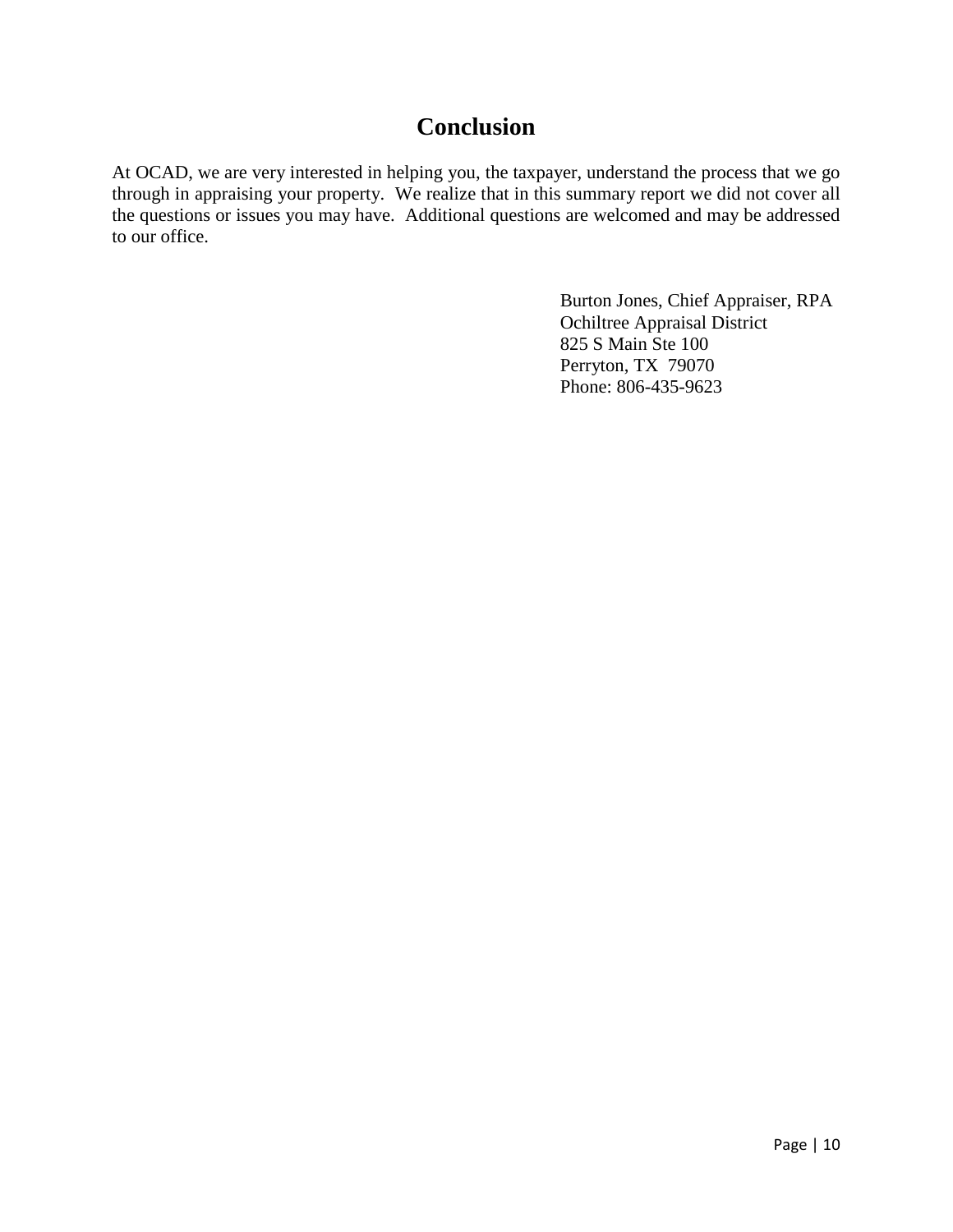# **Appendix A – Exemption Amounts per Entity**

#### <span id="page-11-0"></span>OCHILTREE COUNTY APPRAISAL EXEMPTIONS QUICK REFERENCE

| <b>GENERAL HOMESTEAD</b> |                   | DISABLED VETERAN (31%-50%)                     |
|--------------------------|-------------------|------------------------------------------------|
| 02 COUNTY                | 20% MINIMUM 5.000 | ALL ENTITIES GIVE 7,500 EXCEPT CITY OF BOOKER  |
| 04 NPGCD                 | 10% MINIMUM 1,000 |                                                |
| 05 FPC                   | 20% MINIMUM 5,000 | DISABLED VETERAN (51%-70%)                     |
| 10 HOSPITAL              | 20% MINIMUM 5,000 | ALL ENTITIES GIVE 10,000 EXCEPT CITY OF BOOKER |
| <b>11 CITY M&amp;O</b>   | 0                 |                                                |
| <b>12 CITY I&amp;S</b>   | 0                 | DISABLED VETERAN (71%-99% & AGE 65)            |
| <b>19 SISD I&amp;S</b>   | 25,000            | ALL ENTITIES GIVE 12,000 EXCEPT CITY OF BOOKER |
| 20 SISD M&O              | 25,000            |                                                |
| 21 PISD M&O              | 25,000            | DISABLED VETERAN (10% - 30%)                   |
| <b>24 PISD I&amp;S</b>   | 25,000            | ALL ENTITIES GIVE 5,000 EXCEPT CITY OF BOOKER  |
| 25 BISD M&O              | 25,000            |                                                |
| <b>26 BOOKER CITY</b>    | $\Omega$          | DISABLED VETERAN (100% EXEMPT)                 |
| <b>27 BISD I&amp;S</b>   | 25,000            | ALL ENTITIES EXCEPT CITY OF BOOKER             |
|                          |                   |                                                |

#### HOMESTEAD OVER 65

| 02 COUNTY              | 10,000  |
|------------------------|---------|
| 04 NPGCD               | 100,000 |
| 05 FPC                 | 10,000  |
| 10 HOSPITAL            | 10,000  |
| <b>11 CITY M&amp;O</b> | 6,660   |
| <b>12 CITY I&amp;S</b> | 6,660   |
| 19 SISD I&S            | 10,000  |
| 20 SISD M&O            | 10,000  |
| 21 PISD M&O            | 10,000  |
| <b>24 PISD I&amp;S</b> | 10,000  |
| 25 BISD M&O            | 10,000  |
| <b>26 BOOKER CITY</b>  | ი       |
| 27 BISD I&S            | 10,000  |

#### HOMESTEAD DISABLED

| 04 NPGCD               | 100,000 |
|------------------------|---------|
| 19 SISD I&S            | 10,000  |
| 20 SISD M&O            | 10,000  |
| 21 PISD M&O            | 10,000  |
| <b>24 PISD I&amp;S</b> | 10,000  |
| 25 BISD M&O            | 10,000  |
| <b>27 BISD I&amp;S</b> | 10,000  |
|                        |         |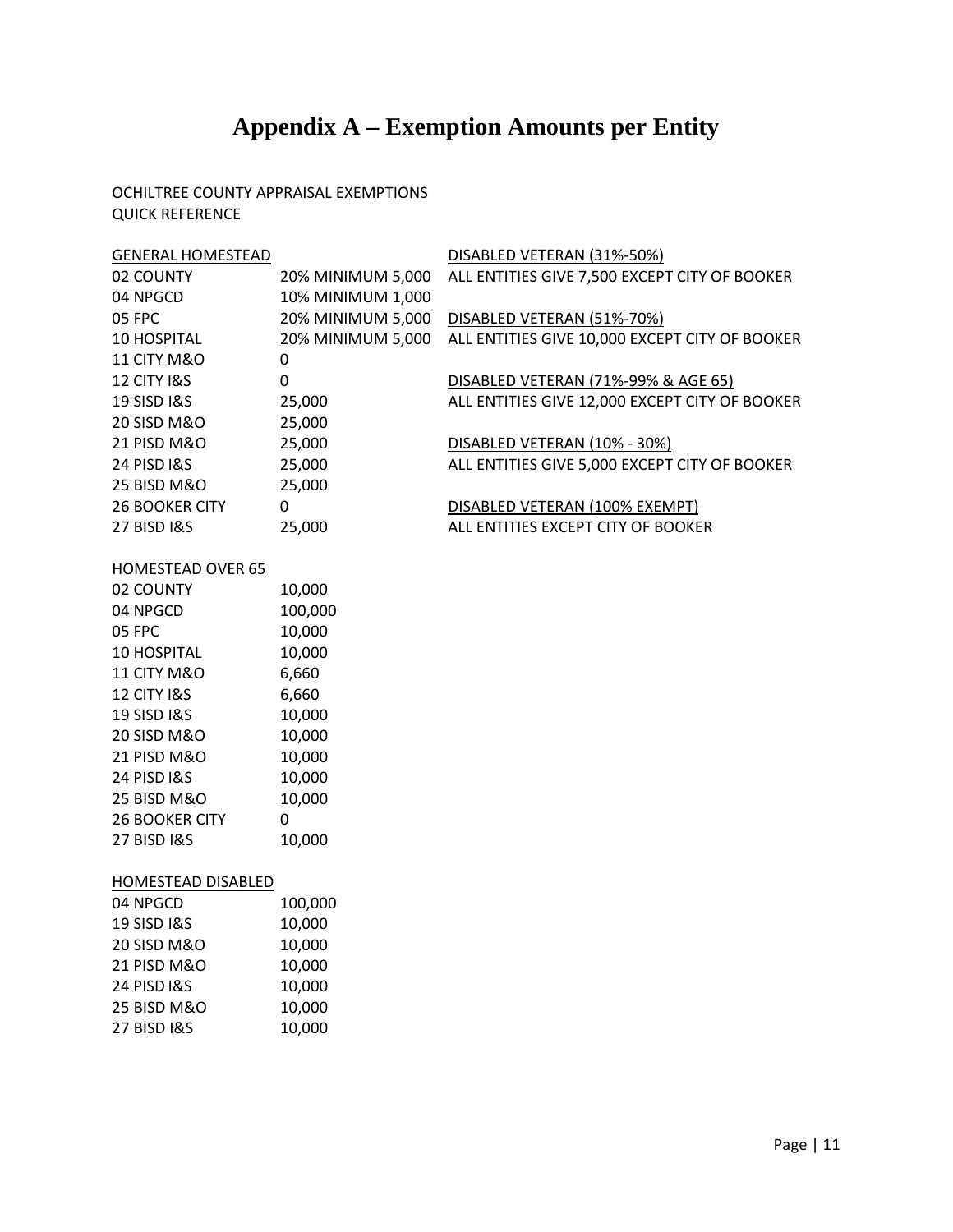# **Appendix B – Calendar of Important Dates**

<span id="page-12-0"></span>

| January 1     | Date that determines if property will be taxable or be<br>eligible for exemptions.                                                                                                                                                          |
|---------------|---------------------------------------------------------------------------------------------------------------------------------------------------------------------------------------------------------------------------------------------|
| January 31    | Current year property taxes are due. For taxpayers who<br>are 65 or older, disabled, or a veteran, the first property<br>tax installment is due on or before January 31.                                                                    |
| April 15      | Last day for property owners to file renditions unless they<br>requested an extension in writing.                                                                                                                                           |
| May/June      | Notices of Appraised Value are mailed to taxpayers.                                                                                                                                                                                         |
| May 15        | Last day for property owners to file renditions if they<br>requested an extension in writing                                                                                                                                                |
| <b>May 30</b> | Last day to apply for agricultural, timber, or wildlife<br>productivity appraisal without penalty.                                                                                                                                          |
| May/June      | Deadline for filing written protests to the Appraisal Review<br>Board is 30 days after the notice of appraised value is<br>mailed to the property owner. Late protests are only<br>heard under a few specific conditions prescribed by law. |
| By June 15    | OCAD Budget for coming year is adopted.                                                                                                                                                                                                     |
| July          | Appraisal Review Board hearings are held.                                                                                                                                                                                                   |
| July 25       | Chief Appraiser certifies the appraisal roll by the 25th.                                                                                                                                                                                   |
| October       | Statements are mailed out to taxpayers.                                                                                                                                                                                                     |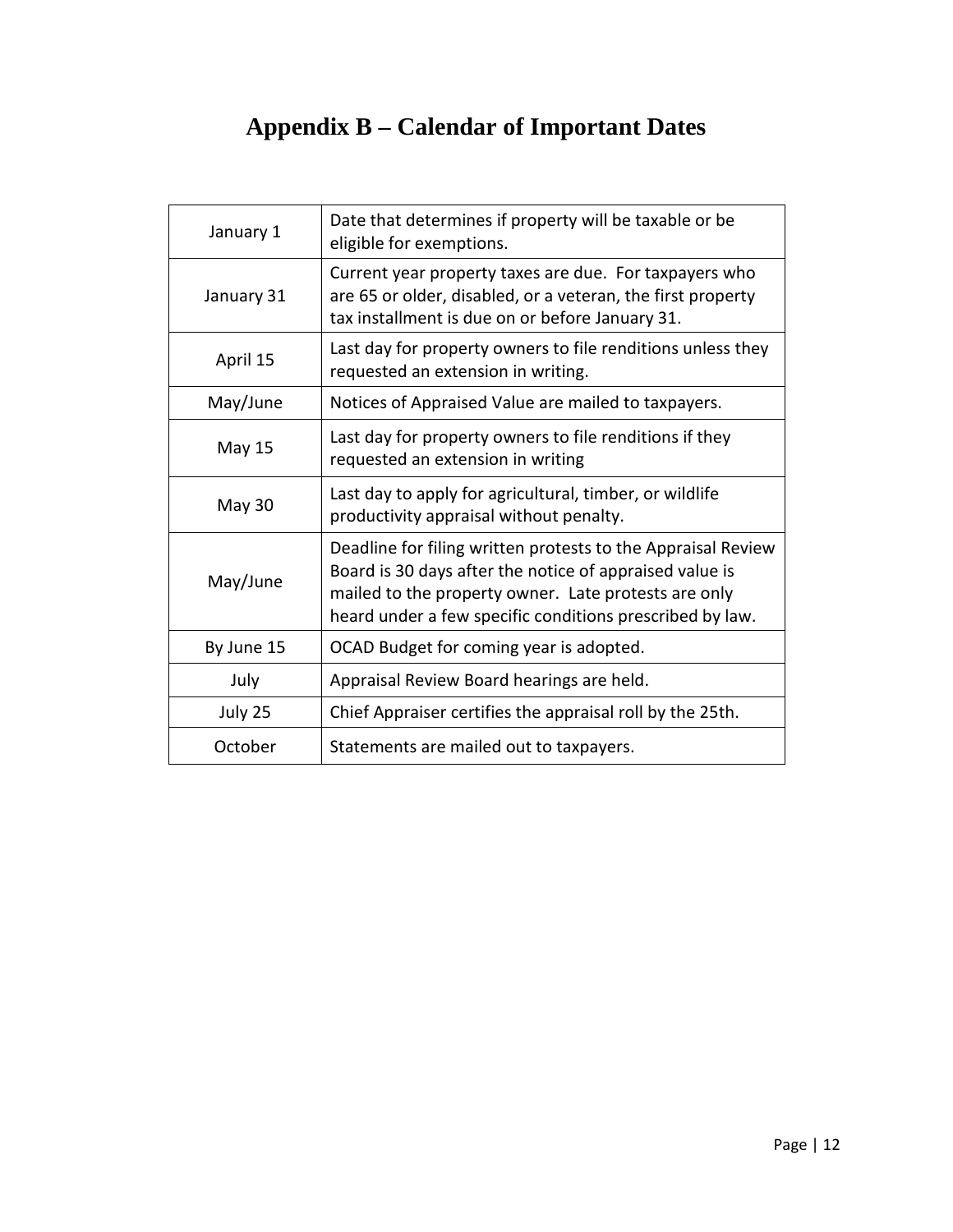| <b>Partial Exemptions by Jurisdiction</b> |                             |                 |                                |  |  |  |
|-------------------------------------------|-----------------------------|-----------------|--------------------------------|--|--|--|
| 2016                                      |                             |                 |                                |  |  |  |
| <b>Taxing Entity</b>                      | <b>Type</b>                 | <b>Number</b>   | <b>Amount</b>                  |  |  |  |
| <b>Ochiltree County</b>                   | Homestead - Mandatory       |                 |                                |  |  |  |
|                                           | Age 65 - Mandatory          |                 |                                |  |  |  |
|                                           | <b>Disabled</b>             |                 |                                |  |  |  |
|                                           | Disabled Veteran 100%       | 9               | \$<br>932,005                  |  |  |  |
|                                           | Disabled Veteran            | 22              | $\ddot{\mathsf{S}}$<br>215,118 |  |  |  |
|                                           | Aged 65 - Optional          | 644             | \$6,319,253                    |  |  |  |
|                                           | <b>Homestead Optional %</b> | 2099            | \$43,915,936                   |  |  |  |
| North Plains GCD                          | Homestead - Mandatory       |                 |                                |  |  |  |
|                                           | Age 65 - Mandatory          |                 |                                |  |  |  |
|                                           | <b>Disabled</b>             | 17              | \$<br>933,949                  |  |  |  |
|                                           | Disabled Veteran 100%       | 9               | \$<br>932,005                  |  |  |  |
|                                           | Disabled Veteran            | 11              | $\zeta$<br>100,500             |  |  |  |
|                                           | Aged 65 - Optional          | 635             | \$45,345,554                   |  |  |  |
|                                           | <b>Homestead Optional %</b> | 2099            | \$26,942,438                   |  |  |  |
| Ochiltree Hospital                        | Homestead - Mandatory       |                 |                                |  |  |  |
|                                           | Age 65 - Mandatory          |                 |                                |  |  |  |
|                                           | <b>Disabled</b>             |                 |                                |  |  |  |
|                                           | Disabled Veteran 100%       | 9               | \$<br>932,005                  |  |  |  |
|                                           | Disabled Veteran            | 22 <sub>2</sub> | \$<br>215,118                  |  |  |  |
|                                           | Aged 65 - Optional          | 644             | \$6,319,253                    |  |  |  |
|                                           | <b>Homestead Optional %</b> | 2099            | \$43,915,936                   |  |  |  |
| <b>Frank Phillips College</b>             | Homestead - Mandatory       |                 |                                |  |  |  |
|                                           | Age 65 - Mandatory          |                 |                                |  |  |  |
|                                           | <b>Disabled</b>             |                 |                                |  |  |  |
|                                           | Disabled Veteran 100%       | 9               | \$<br>932,005                  |  |  |  |
|                                           | Disabled Veteran            | 22              | \$<br>215,118                  |  |  |  |
|                                           | Aged 65 - Optional          | 644             | \$<br>6,319,253                |  |  |  |
|                                           | Homestead Optional %        | 2099            | \$43,915,936                   |  |  |  |
| City of Perryton                          | Homestead - Mandatory       |                 |                                |  |  |  |
|                                           | Age 65 - Mandatory          |                 |                                |  |  |  |
|                                           | <b>Disabled</b>             |                 |                                |  |  |  |
|                                           | Disabled Veteran 100%       | 8               | \$<br>824,651                  |  |  |  |
|                                           | Disabled Veteran            | 17              | \$.<br>172,500                 |  |  |  |
|                                           | Aged 65 - Optional          | 529             | \$.<br>3,511,321               |  |  |  |
|                                           | <b>Homestead Optional %</b> |                 |                                |  |  |  |
| City of Booker                            | Homestead - Mandatory       |                 |                                |  |  |  |
|                                           | Age 65 - Mandatory          |                 |                                |  |  |  |
|                                           | <b>Disabled</b>             |                 |                                |  |  |  |
|                                           | Disabled Veteran 100%       |                 |                                |  |  |  |
|                                           | Disabled Veteran            |                 |                                |  |  |  |

<span id="page-13-0"></span>Г